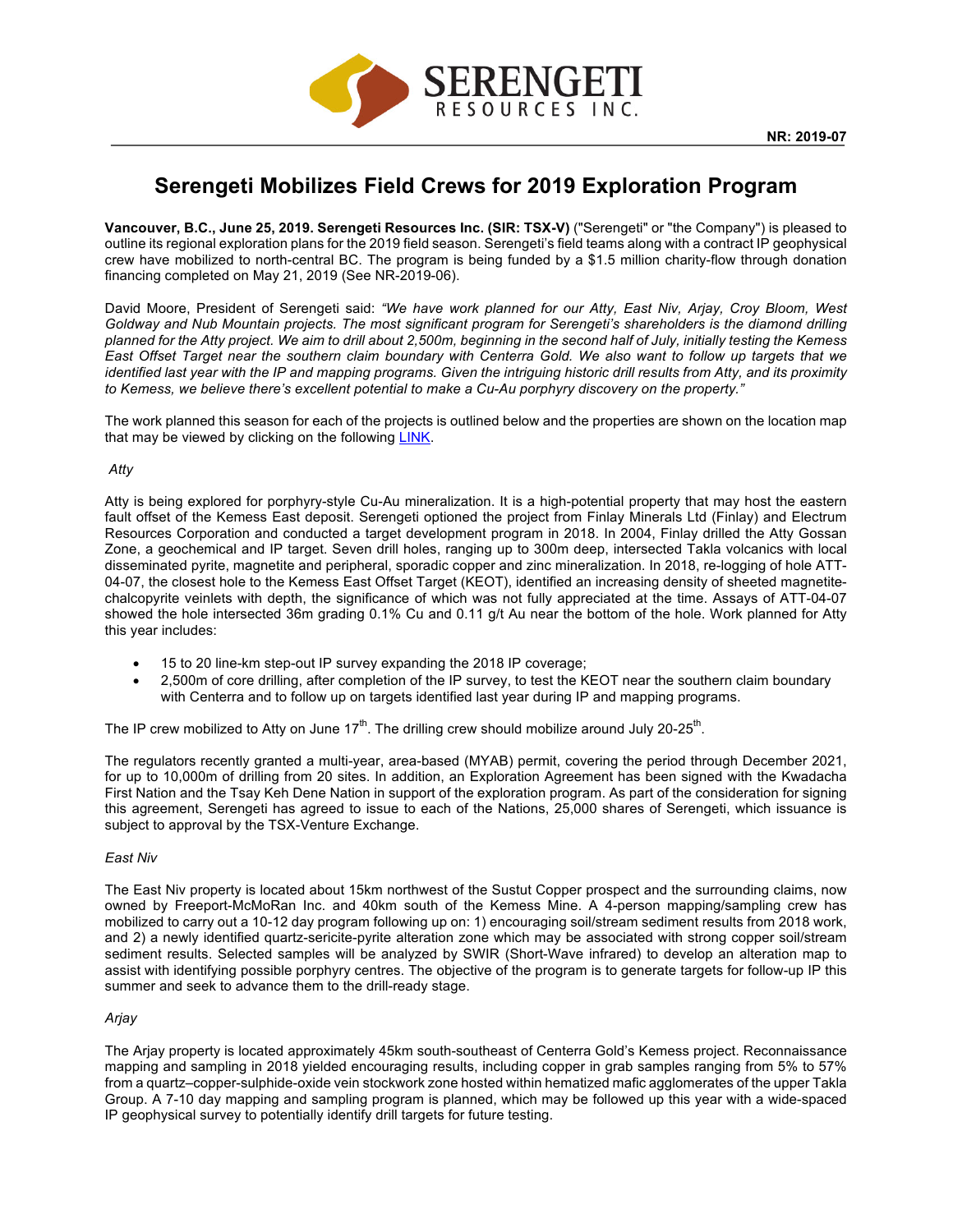#### *Croy-Bloom*

The Croy Bloom Property is located 85km south-east of the Kemess Mine along the Omineca Resource Access Road. Historic exploration completed by Serengeti and other companies has identified four primary porphyry Cu-Au targets, one Au dominant target and a number of early-stage prospective areas. Historical drilling at the Soup Ridge target intersected 0.41% Cu, 0.96g/t Au over 27m along strike of the Kliyul Cu-Au zone now owned by Centerra.

Serengeti plans a 10-12 line-km IP survey to further define a major chargeability target discovered in 2018 beneath Soup Ridge. Mapping and sampling will also be carried out on the western side of the claim in the Soup Ridge area and SWIR/XRF analysis will be performed on selected samples to develop an alteration map to assist in future drill targeting.

#### *West Goldway*

Located proximal to the Omineca Road, 50 km south-east of Kemess Mine. A 5 line-km IP survey is planned to cross a highly magnetic feature identified in a valley bottom near two intersecting regional/terrane-bounding faults.

#### *Nub Mountain*

The Nub Mountain property is located 30km north of Kemess within the Toodoggone Mining Camp. Historical work by prior operators in 2004 identified several areas of interest on the current property. An aeromagnetic survey flown by Serengeti identified a number of potential target areas. Work planned for 2019 includes reconnaissance mapping and sampling to identify targets for further work.

#### *Kwanika Project*

Work continues at the Kwanika Cu-Au project, in partnership with Posco International Corp. The results of a Pre-Feasibility Study are expected in Q3 this year.

#### *Qualified person*

The field program is being supervised by Serengeti Resources staff and the technical information in this news release has been prepared in accordance with Canadian regulatory requirements as set out in National Instrument 43-101, and reviewed by the company's qualified person, David W. Moore, P.Geo., President and CEO of Serengeti Resources, who has supervised the preparation of, and approved, the scientific and technical information in the news release.

ON BEHALF OF THE BOARD

**David W. Moore**, P. Geo. President, CEO and Director

#### **About Serengeti Resources Inc.**

Serengeti is a mineral exploration company managed by an experienced team of professionals with a solid track record of exploration success. The Company is currently advancing its Kwanika copper-gold project in partnership with Posco International and exploring its extensive portfolio of properties in north-central British Columbia. A number of these other projects are available for option or joint venture and additional information can be found on the Company's website at www.serengetiresources.com.

#### *Cautionary Statement*

This document contains "forward-looking statements" within the meaning of applicable Canadian securities regulations. All statements other than statements of historical fact herein, including, without limitation, statements regarding exploration plans and other future plans and objectives, are forward-looking statements that involve various risks and uncertainties. There can be no assurance that such statements will prove to be accurate and future events and actual results could differ materially from those anticipated in such statements. Important factors that could cause actual results to differ materially from our expectations as well as a comprehensive list of risk factors are disclosed in the Company's documents filed from time to time via SEDAR with the Canadian regulatory agencies to whose policies we are bound. Forward-looking statements are based on the estimates and opinions of management on the date the statements are made, and we do not undertake any obligation to update forward-looking statements should conditions or our estimates change, other than as required by law and readers are further advised not to place undue reliance on forward-looking statements.